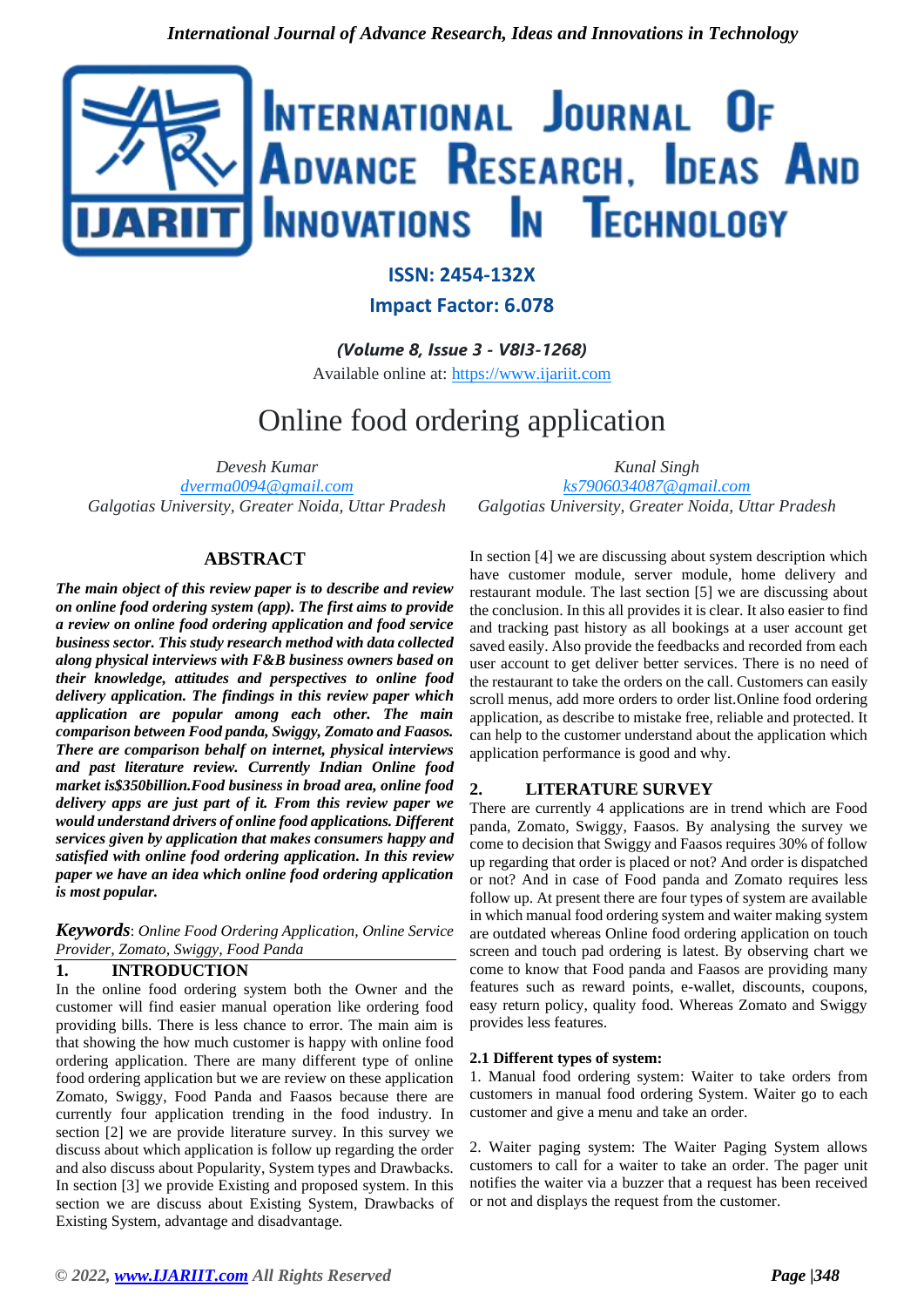## *International Journal of Advance Research, Ideas and Innovations in Technology*

3. Online food ordering system: The Online food System also allows customers to send food orders directly to the kitchen. Each customer has the menu on the application that allowing customers to make an order by clicking the screen and get the bill at a time.

Compare the online food application by his popularity, system types.

| Sr. | Applications | Popularit | No. of | System       | <b>Drawbac</b> |
|-----|--------------|-----------|--------|--------------|----------------|
| No  |              | y         | Follo  | <b>Types</b> | k              |
|     | Features     |           | w Up   |              |                |
| 1.  | Food Panda   | 25%       | 25%    | Manual       | 25%            |
| 2.  | Zomato       | 25%       | 15%    | Waiter       | 15%            |
|     |              |           |        | Paging       |                |
| 3.  | Swiggy       | 20%       | 30%    | Touch        | 30%            |
|     |              |           |        | Screen       |                |
| 4.  | Faasos       | 25%       | 30%    | Touch        | 30%            |
|     |              |           |        | Pad          |                |
|     |              |           |        | Projectio    |                |
|     |              |           |        | n            |                |

## **3. EXISTING AND PROPOSED SYSTEM**

#### **3.1 Existing System**

In the current system of placing any orders, the user should visit Hotels or Restaurants to find out about the food and select a menu item and place an order waiting for the bill and sometimes the customer will even know how much his or her debt was. Storing important information in files and manuals is fraught with risks and tedious processes. Delivery tracking is not available for previous applications. Early table booking is also available with previous applications. Current order status, Custom Order is not available. Some systems contain obsolete database that says Restaurant is closed, yet visible in the app.3.1.1

## **Drawbacks of Existing System**

- 1) Do not take mass order.
- 2) Does not indicate the famous dishes of a particular restaurant.
- 3) Nobody shows the current status of customer's delivery.
- 4) Mismatch in delivery expected time.
- 5) Location facility available in Swiggy only.
- 6) Outdated data.

## **3.2 Proposed system**

The app is an online food ordering system that contains a GPS option where the application user can choose to see restaurants near his or her size. It is widely used using the Global Positioning System (GPS). Users with wireless device monitoring devices can inquire about their surroundings at any time, at any time. This android app allows end users to sign up for the app, and select food from the menu card and order food through the android app and get their credit on time. The user will receive a confirmation call from the restaurant, by selecting and ordering the food they want to have. The results after selecting food on the menu card will appear directly in the web application section of the administrator program. By using this application the waiter's activity is reduced or we can say that the function is not working. The advantage is that if there is a run in the restaurant then there will be a chance that the guards will be unavailable and users can order food directly through the android app. User is given a Username and Password to Log In.

The user can see a list of restaurants based on the User Rate provided. The user can see the different cuisines offered at restaurants and related food menus and their prices. The user can place the order correctly and after the order is placed a

confirmation email is sent to the user. Then a bill with an order value is generated and depending on the user's location, delivery costs are calculated. The other part will have a Manager request where hotel staff can enter and can update / change

The menu and prices accordingly. Of all the orders placed with the app, we assume that our site receives 20% of royalty revenue.

#### **3.2.1 Advantages of proposed system**

- 1. Tracking of orders.
- 2. One step registration with android application.

3. Instant notification of the order, when the order is confirmed, dispatched and delivered.

- 4. Advance ordering.
- 5. Customize food ordering.
- 6. Various secured payment methods.

7. Subscription-based registration of hotels, restaurant, and vendors.

8. Ability to order food from nearby restaurants and hotels.

9. Provision of restaurant owners to register themselves with their menus.

10. With the GPS, easy searching of nearby restaurants and hotels.

- 11. Tiffin services.
- 12. Table booking. 27%
- 13. Leftover food is given to NGO.

#### **3.2.2 Disadvantages of proposed system**

- 1. Once an order has been dispatched, it cannot be cancelled.
- 2. Availability of internet to use application.

## **4. SYSTEM DESCRIPTION**

The program consists of four modules which are the Customer Module, the Server Module, the Kitchen Module and the Home Delivery Module. The Customer, Server and Kitchen module operates in the restaurant within the home network with the help of wireless fidelity while the Home Delivery and Booking module works anywhere with the appropriate internet connection.

#### **4.1 Customer Module**

Customer module is an android-based application that provides a friendly user interface. With the help of this module the customer can order food. This module contains food order details including menu price, ingredients and a visual representation of specialized food items (eg Chef's Choice) if anything can be easily changed and adjusted at any time by the director / manager and indicated. Any customization that a customer needs in a food item can be easily done under this module. The customer module is used on the tablet and the app to be used is running Eclipse and Android Studio using the Java application. The customer module is connected to the server module via a reliable wireless network.

## **4.2 Server Module**

A server module is a web-based module managed by a administrator (restaurant manager) to manage a website and control the entire system. Here all the details of the item ordered by the customer, the order time, the bill amount, and the status of the bill etc. are stored. And the administrator can add and modify menus at any time (e.g. Special Today), its prices and advertise specific feeds including special discount and combo combo server Module is used on XAMPP server when database management is done on MySQL and editing is done using java server pages.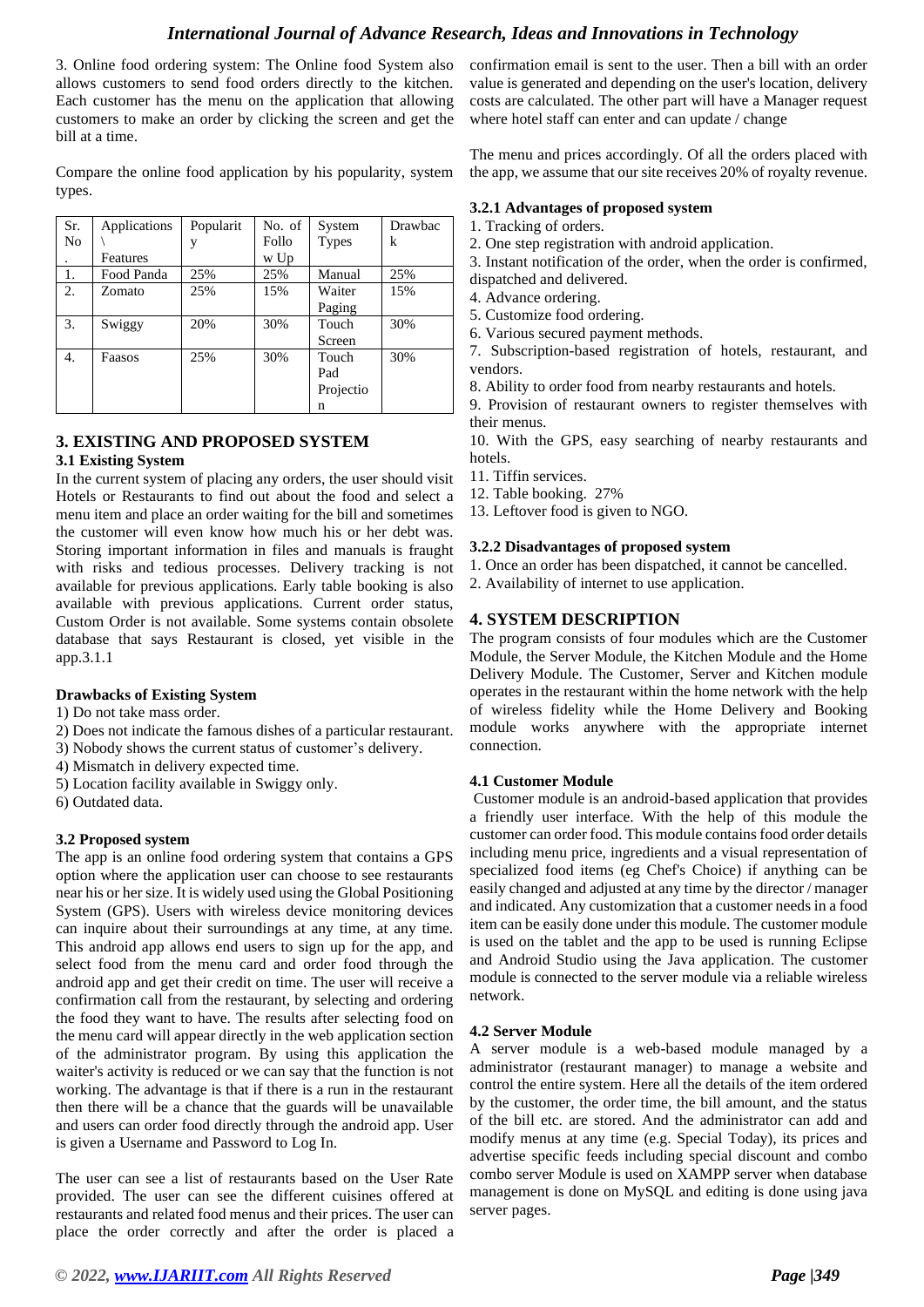## *International Journal of Advance Research, Ideas and Innovations in Technology*

#### **4.3 Home Delivery and Reservation Module**

Home delivery and booking module is also an android based app where the customer can order food anywhere.

Via internet connection. Customers can re-book the table well in advance of dinner or lunch and can determine whether or not the table is available. This module will contact the server module and the website will be updated accordingly. This will be an android app that will be available on goggle play store for free.

## **5. CONCLUSIONS**

In this case, we have set up a restaurant-based food ordering system. The system compares with traditional methods of ordering food such as traditional pen and paper methods etc. We have discussed the benefits of the proposed system in addition to the previous methods. The distinguishing feature of the proposed method is its adjustable efficiency from the technology it uses. 1. Allows users to view different product categories.

2. This is achieved by using easy-to-use interface interface options.

3. Allows users to save items from the ordered list and view detailed information about the order.

4. Users can add any number of items to the order list in any of the available food categories by clicking the Add to Order item on each item. Once an item has been added to an ordered list, the user is given a detailed order to review or continue.

- 5. Allows the user to continue logging out.
- 6. Allows the user to track delivery.

7. This is achieved when the user selects the "Continue exit" button and fills in the details of the payment item.

8. Allows the user to view the notification message after placing an order.

9. This is achieved when the user successfully places an order. The user is provided with an order confirmation number next to the success message.

#### **6. REFERENCES**

- [1] Location Based Services using Android Mobile Operating System by Amit Kushwaha, Vineet Kushwaha from Department of Electronics & Communication Engineering IIMT Engineering College, Meerut-250001, India. International Journal of Advances in Engineering & Technology, Mar 2011. IJAET ISSN: 2231-1963
- [2] Location Based Tracking Application Using Android Mobile Operating System by Apoorva Vengurlekar, Kiran Shukla, Dnyaneshwar J. Dhangar from Rajiv Gandhi Institute of Technology, Mumbai. International Journal of Scientific & Engineering Research, Volume 5, Issue 3, March-2014 821 ISSN 2229-5518.
- [3] Automated Food Ordering System with Interactive User Interface Approach by YoungChai Tan, KienLoong Lee, ZhiChao Khor, KaeVin Goh, KhimLengTan, BentFie Lew from Department of Engineering and Science University Tunku Abdul Rahman (UTAR)
- [4] Shweta Shashikant Tanpure, Priyanka R. Shidankar, Madhura M. Joshi, "Automated Food Ordering System with Real-Time Customer Feedback",in International Journal of Advanced Research in Computer Science and Software Engineering, Vol. 3, Issue 2, February 2013.
- [5] Hotfrog (2013). Restaurant Booking System, Restaurant Table Management, Restaurant Reservation Software, http://www.hotfrog.co.uk/ Companies/TableContro.
- [6] H.S. Sethu & Bhavya Saini (2016), "Customer Perception and Satisfaction on Ordering Food via Internet, a Case on Foodzoned.Com, in Manipal", Proceedings of the Seventh

AsiaPacific Conference on Global Business, Economics, Finance and Social Sciences (AP16Malaysia Conference)

- [7] Leong Wai Hong (2016), "Food Ordering System Using Mobile Phone", A report submitted to BIS (Hons) Information Systems Engineering. Faculty of Information and Communication Technology (Perak Campus), UTAR.
- [8] Malnick S, Knobler H. The medical complications of obesity. *Q J Med.* 2006;99(9):565– 579. [\[PubMed\]](https://www.ncbi.nlm.nih.gov/pubmed/16916862) [\[Google Scholar\]](https://scholar.google.com/scholar_lookup?journal=Q+J+Med&title=The+medical+complications+of+obesity.&author=S+Malnick&author=H+Knobler&volume=99&issue=9&publication_year=2006&pages=565-579&)
- [9] Flegal K, Carroll M, Kit B, Ogden C. Prevalence of obesity and trends in the distribution of body mass index among US adults, 1999-2010. *JAMA.* 2012;307(5):491– 497. [\[PubMed\]](https://www.ncbi.nlm.nih.gov/pubmed/22253363) [\[Google Scholar\]](https://scholar.google.com/scholar_lookup?journal=JAMA&title=Prevalence+of+obesity+and+trends+in+the+distribution+of+body+mass+index+among+US+adults,+1999-2010.&author=K+Flegal&author=M+Carroll&author=B+Kit&author=C+Ogden&volume=307&issue=5&publication_year=2012&pages=491-497&pmid=22253363&)
- [10] Ogden C, Carroll M, Kit B, Flegal K. Prevalence of obesity and trends in body mass index among US children and adolescents, 1999-2010. *JAMA.* 2012;307(5):483– 490. [\[PMC free article\]](https://www.ncbi.nlm.nih.gov/pmc/articles/PMC6362452/) [\[PubMed\]](https://www.ncbi.nlm.nih.gov/pubmed/22253364) [\[Google Scholar\]](https://scholar.google.com/scholar_lookup?journal=JAMA&title=Prevalence+of+obesity+and+trends+in+body+mass+index+among+US+children+and+adolescents,+1999-2010.&author=C+Ogden&author=M+Carroll&author=B+Kit&author=K+Flegal&volume=307&issue=5&publication_year=2012&pages=483-490&pmid=22253364&)
- [11] Centers for Disease Control and Prevention *Overweight and obesity: adult obesity.* Retrieved from: <http://www.cdc.gov/obesity/data/adult.html#Groups>
- [12] Hammond R, Levine R. The economic impact of obesity in the United States. *Diabetes, Metabolic Syndrome and Obesity: Targets and Therapy.* 2010;3:285–395. [\[PMC](https://www.ncbi.nlm.nih.gov/pmc/articles/PMC3047996/)  [free article\]](https://www.ncbi.nlm.nih.gov/pmc/articles/PMC3047996/) [\[PubMed\]](https://www.ncbi.nlm.nih.gov/pubmed/21437097) [\[Google Scholar\]](https://scholar.google.com/scholar_lookup?journal=Diabetes,+Metabolic+Syndrome+and+Obesity:+Targets+and+Therapy&title=The+economic+impact+of+obesity+in+the+United+States.&author=R+Hammond&author=R+Levine&volume=3&publication_year=2010&pages=285-395&)
- [13] Bowman S, Vinyard B. Fast food consumption of U.S. adults: impact on energy and nutrient intakes and overweight status. *Journal of American College of Nutrition.* 2004;23(2):163–168. [\[PubMed\]](https://www.ncbi.nlm.nih.gov/pubmed/15047683) [\[Google](https://scholar.google.com/scholar_lookup?journal=Journal+of+American+College+of+Nutrition&title=Fast+food+consumption+of+U.S.+adults:+impact+on+energy+and+nutrient+intakes+and+overweight+status.&author=S+Bowman&author=B+Vinyard&volume=23&issue=2&publication_year=2004&pages=163-168&)  [Scholar\]](https://scholar.google.com/scholar_lookup?journal=Journal+of+American+College+of+Nutrition&title=Fast+food+consumption+of+U.S.+adults:+impact+on+energy+and+nutrient+intakes+and+overweight+status.&author=S+Bowman&author=B+Vinyard&volume=23&issue=2&publication_year=2004&pages=163-168&)
- [14] Todd J, Mancino L, Lin B, Jessica E. *The impact of food away from home on adult diet quality.* United States Department of Agriculture Economic Research Service, ERR 90; 2010. [\[PMC free article\]](https://www.ncbi.nlm.nih.gov/pmc/articles/PMC3183595/) [\[PubMed\]](https://www.ncbi.nlm.nih.gov/pubmed/22332086) [Google [Scholar\]](https://scholar.google.com/scholar_lookup?title=The+impact+of+food+away+from+home+on+adult+diet+quality&author=J+Todd&author=L+Mancino&author=B+Lin&author=E+Jessica&publication_year=2010&)
- [15] Sheryl E. Kimes Ph.D. (2011), "Customer Perceptions of Electronic Food Ordering", Cornell Hospitality Report, 11(10), pp. 6-15.
- [16] H.S. Sethu & Bhavya Saini (2016), "Customer Perception and Satisfaction on Ordering Food via Internet, a Case on Foodzoned.Com, in Manipal", Proceedings of the Seventh Asia-Pacific Conference on Global Business, Economics, Finance and Social Sciences (AP16Malaysia Conference) ISBN: 978-1-943579-81-5. Kuala Lumpur, Malaysia. 15- 17, July 2016. Paper ID: KL631
- [17] Leong Wai Hong (2016), "Food Ordering System Using Mobile Phone", A report submitted to BIS (Hons) Information Systems Engineering. Faculty of Information and Communication Technology (Perak Campus), UTAR.
- [18] Serhat Murat Alagoz & Haluk Hekimoglu (2012), "A study on TAM: Analysis of customer attitudes in online food", Procedia - Social and Behavioral Sciences 62 ( 2012 ) pp. 1138 – 1143.
- [19] Varsha Chavan, Priya Jadhav, Snehal Korade and Priyanka Teli (2015), "Implementing Customizable Online Food Ordering System Using Web Based Application", International Journal of Innovative Science, Engineering & Technology, Vol 2 Issue 4, April 2015.
- [20] Hong Lan, Li Ya"nan & Wang Shuhua (2016), "Improvement of Online Food Delivery Service Based on Consumers" Negative Comments", Canadian Social Science, Vol. 12, No. 5, pp. 84-88
- [21] Elbel B, Mijanovich T, Dixon LB, et al. Calorie labeling, fast food purchasing and restaurant visits. *Obesity*. 2013;21(11):2172-2179. [PMC free [article\]](https://www.ncbi.nlm.nih.gov/pmc/articles/PMC3947482/) [\[PubMed\]](https://www.ncbi.nlm.nih.gov/pubmed/24136905) [\[Google Scholar\]](https://scholar.google.com/scholar_lookup?journal=Obesity&title=Calorie+labeling,+fast+food+purchasing+and+restaurant+visits.&author=B+Elbel&author=T+Mijanovich&author=LB+Dixon&volume=21&issue=11&publication_year=2013&pages=2172-2179&pmid=24136905&)